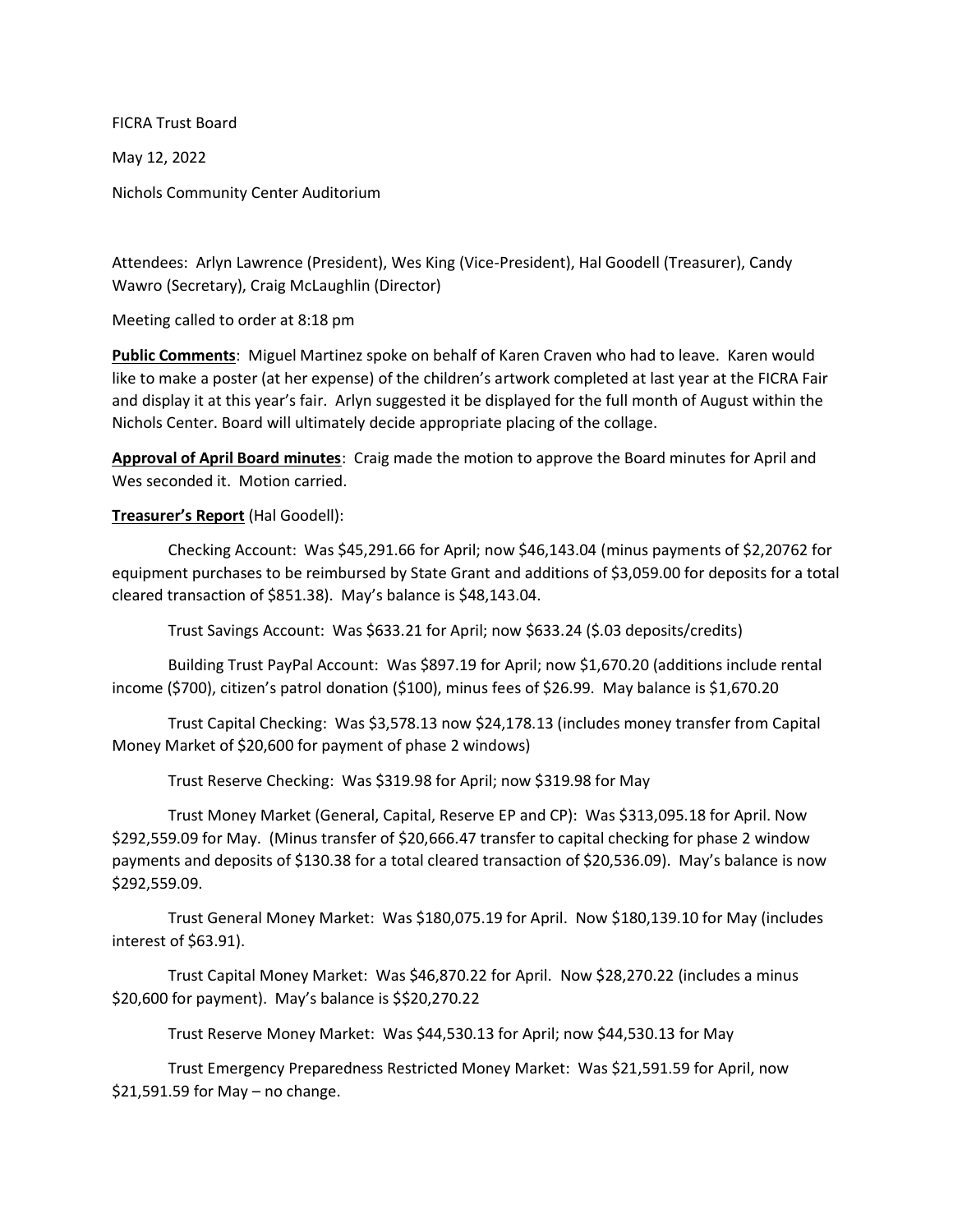Trust Citizens' Patrol Restricted Money Market: Was \$20,028.05 for April, now \$20,028.05 for May – no change.

A request was made by Hal to re-allocate \$500 that were funds that were not going to be used for the field test and irrigation study) to pay for irrigation around the NCC building and gazebo. A motion was made by Arlyn to approve the motion and was seconded by Craig. Motion carried. The preliminary work on the NCC and gazebo irrigation was \$2600 (higher than expected). Hal asked that \$2100 be allocated from the Trust. A motion was made by Arlyn to adjust the funds and was seconded by Craig. Motion carried. Hal requested to move \$208.82 from Trust checking to Capital checking to clear out this balance. Motion made by Hal and seconded by Craig. Motion carried. A note was made to potentially set up balance of Emergency Preparedness grant as a receivable to remind us that the money is out there. Currently, we are charging expenses to Capital Assets fund and later reimbursed by the grant.

## **Committee Reports**:

## Building & Grounds (Jim Braden): Major Projects:

The Capital Expenditures report has active & proposed (mostly capital) projects with priorities indicated in red Priority column. The status of each project is indicated on the last column of the report. This month's highlight is Phase 1 of the irrigation system (gazebo), which is complete. The west wall windows are complete except for minor paint touchup on the outside by Chosen Wood Windows. The shades are, finally, totally installed. Two more A/C contractors are due in 5/17 to prepare bid. Preparing mowing contract once new contractor secures license, etc.

We have also repaired the lathe and plaster walls in the classrooms and the auditorium (the walls in the hallways and kitchen have already been done). The next step is the priming and paint in those rooms which, because of plaster walls, is a bit more complicated than originally anticipated. Painting may be delayed more than the few days first anticipated.

Nature Center: Work parties are active keeping invasive plants under control. The Committee is working with Candy on getting some advertising out inviting folks to visit the Nature Center and to assist with upkeep when needed.

Citizens' Patrol: The Citizen's Patrol will have a recommendation for the Board to approve for sending to our insurance broker to ensure coverage for the folks involved in the new procedures. We hoped to have that for this meeting but didn't get it quite done. We will send that to the Board for consideration when it is ready. The hiring of Sheriff Deputy for select extra patrols is still above normal for us until we get advice from the Sheriff Department of a positive change in trend.

Emergency Preparedness (EP): We have yet to verify, for sure, the Cascadia Rising II event timing – supposedly in the Fall of 2022. The Amateur Radio Emergency Services (ARES)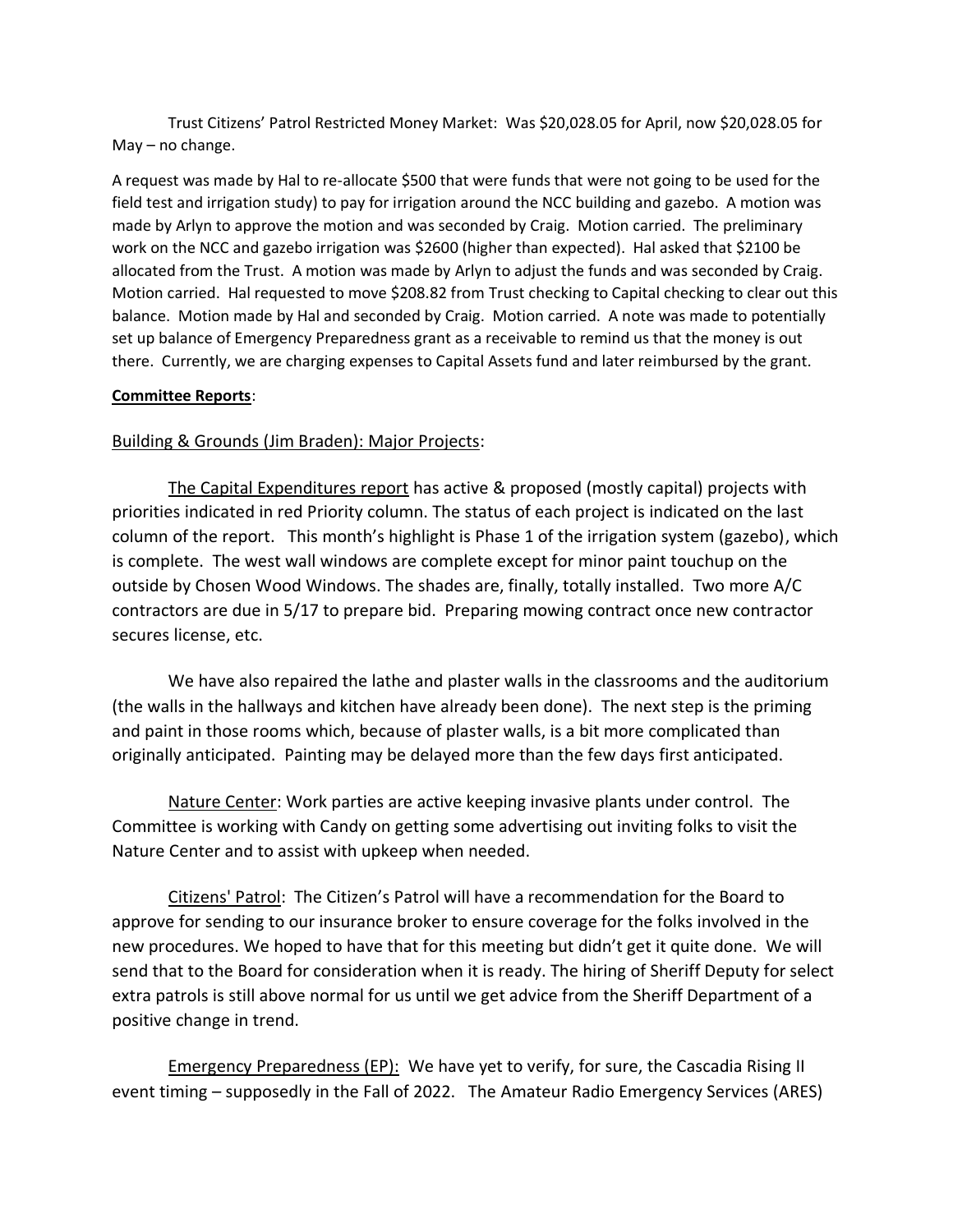exercise of April 30<sup>th</sup> went well. Lessons were learned by all. More tools were identified that will improve our communication during a major emergency. We are scheduled to mail a paper newsletter, soon, to all Fox Island residents with focus on informing those who don't yet have a Block Coordinator of what they should be doing to prepare for and execute emergency response.

Fox Island Amateur Radio Club (FIARC): The repeater is in service and is being used regularly on the Sunday radio nets. Some new communication processes are being evaluated as alternative and supplemental methods of communication for our Emergency Response.

Craig made a mention that we need to have the sports fields G-max tested for hardness. The harder the field, the more potential for injury. Craig to investigate more fully and report back to the Board next month. Craig also to talk with Jim Braden about accelerating alreadyapproved expenditures.

FICRA Report: Miguel Martinez discussed the intent to dissolve FICRA with responsibilities and roles to be assumed by the Trust with one Board, instead of two, as presently done. Also, he discussed the branding topic. He suggested there was no reason to delay the work moving forward. The design was presented to the Trust Board and was further discussed with Gina Olson as a possibility for introduction at the FICRA Fair on our t-shirts. Gina said she would bring the suggestion back to her committee. Miguel mentioned that due to the success of the FICRA committee, membership jumped from 364 to 391 and that they gained 20 members in less than a month. He attributes this jump to more consistent social media usage and membership tables at all events. He hopes to continue to add volunteers to the upcoming events and is launching the Cheers to Volunteers get together in hopes of adding those volunteers to the upcoming event line-up. The get together is slated for May 25<sup>th</sup> from 6:00pm to 7:30pm.

## **Unfinished Business:**

FI Scholarship: Arlyn noted that she would like to add a Fox Island Scholarship to the Gig Harbor High Schools' scholarship notebook. Each high school senior is given a scholarship notebook for scholarships available. We need to explore an effective way to solicit donations, advertise, connect with our high schools, and solicit community involvement. Craig said he would also like to part of that endeavor.

PenMet Parks: Craig mentioned that he and a Fox Island group met recently to discuss the verbiage on the proposed website. He suggested if islanders had questions, we should direct them to the website Parksforfoxisland.org. The initiative to have Fox Island parks (DeMolay Sand Spit and the Fox Island Fishing Pier) returned to Fox Island oversight continues. Craig